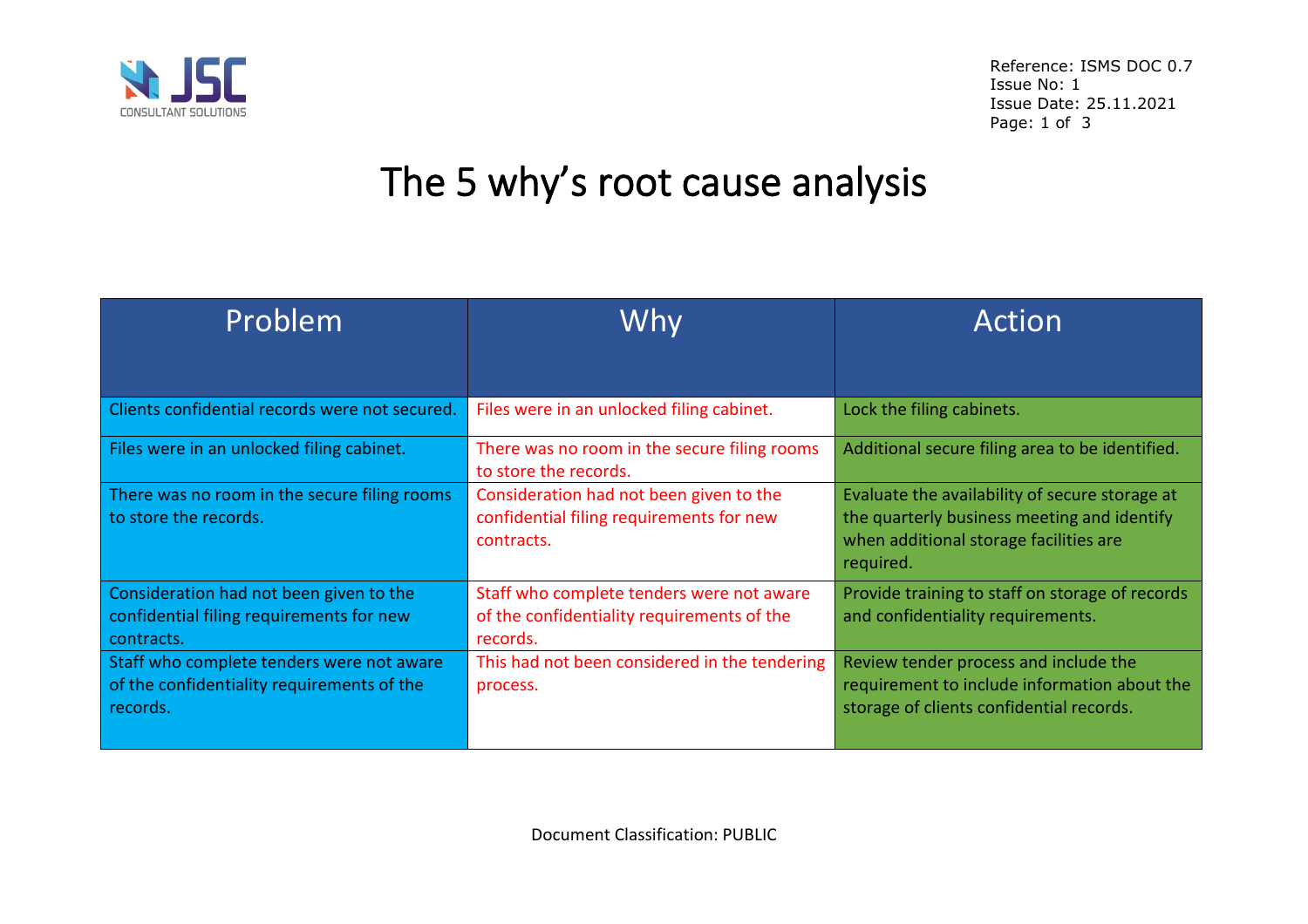

#### 1 WHAT ARF THE FIVE WHYS?

Five whys (5 whys) is a problem-solving method that explores the underlying cause-and-effect of particular problems.

The primary goal is to determine the root cause of a defect or a problem by successively asking the question "Why?". The number '5' here comes from the anecdotal observation that five iterations of asking why is usually sufficient enough to reveal the root cause.

In some cases, it may take more or fewer whys, depending on the depth of the root cause.

### 2 HOW TO COMPLETE A FIVE WHYS ROOT CAUSE ANALYSIS

Begin with a specific problem. What is it that you are having an issue with? This can also help the team focus on the same problem.

Ask why the problem happened and write the answer down below the specific problem you listed in step one.

Keep asking "why" to each of the successive answers you write down until you reach the root cause of the problem.

Again, this may take more or less than five "why"s. Make sure your team sees eye-to-eye with each of the questions being answered as well as the final root cause.

# 3 KEY THINGS TO KEEP IN MIND

Distinguish causes from symptoms or causal factors

To make sure that you are attributing the correct answer to each "why", try working backwards. (Answer to the "Why?" + "and therefore" + the Problem Identified for that Question)

You can break down your answers as much as you like. The more the better.

Answers should always be based on facts and data

Last but not least, assess the process, not the people.

Document Classification: PUBLIC